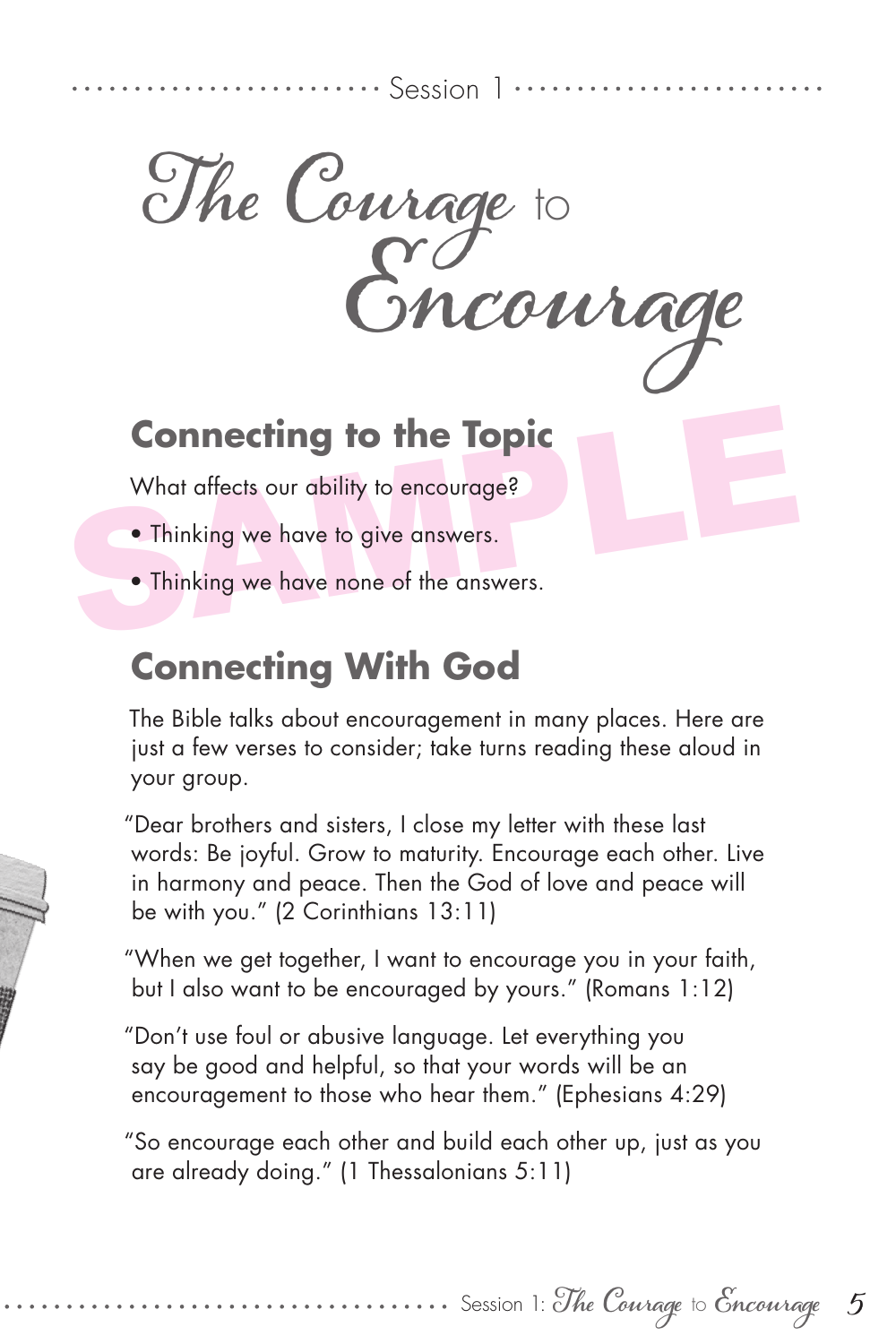## Discuss with your group:

• Which of these verses sort of "jumps out" to you, and why?

• Why do you think encouraging one another is such an important part of living the life God desires for us? • Why do you think encouraging one another is such an important part of living the life God desires for us?

• How can these verses help you grow in putting the "en" (the action) into *encourage*—both in giving and receiving encouragement?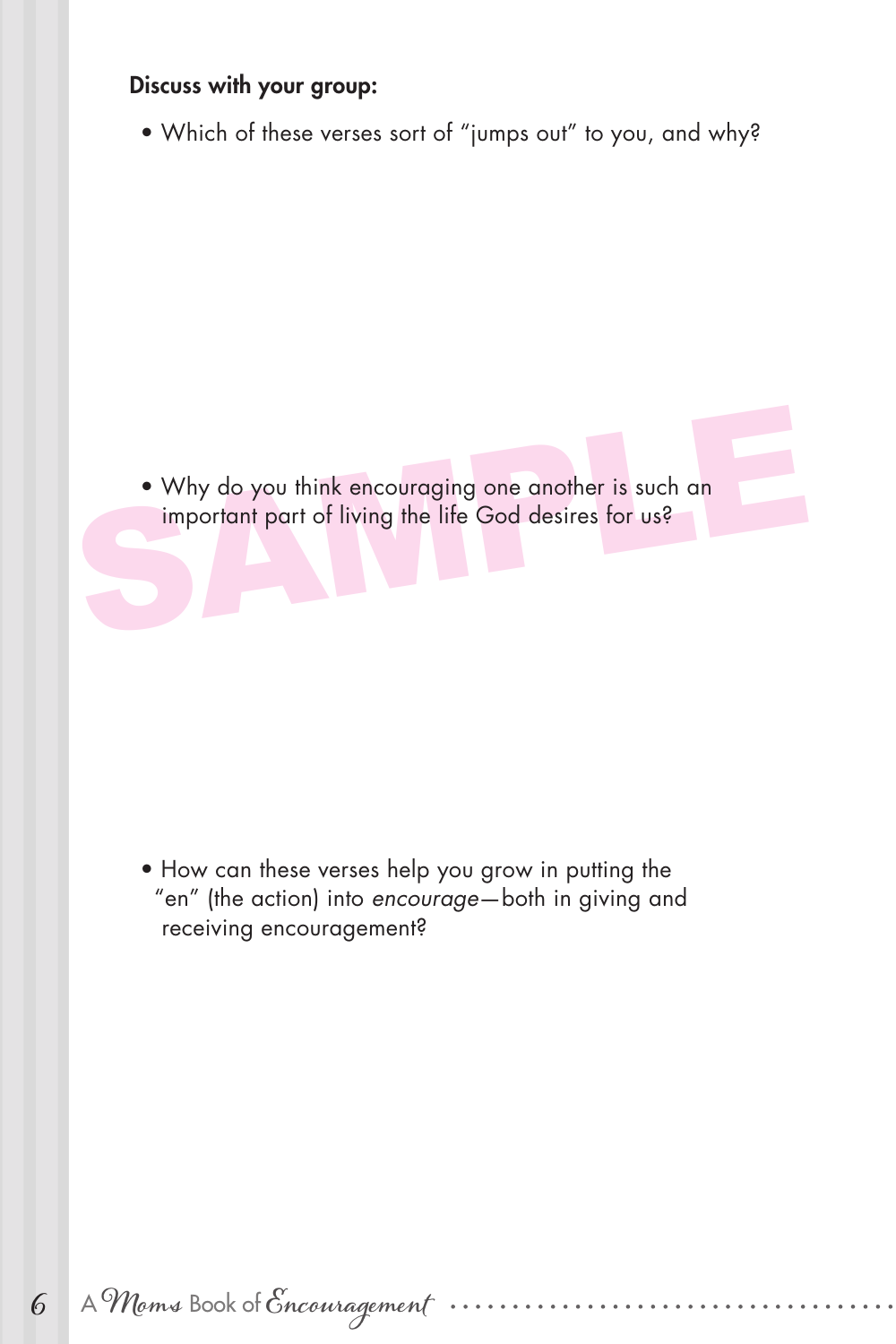| $\overline{\phantom{0}}$<br>$\mathbb{R}$<br><b>Contract</b> |
|-------------------------------------------------------------|
|                                                             |
|                                                             |
|                                                             |
|                                                             |
|                                                             |
|                                                             |
|                                                             |